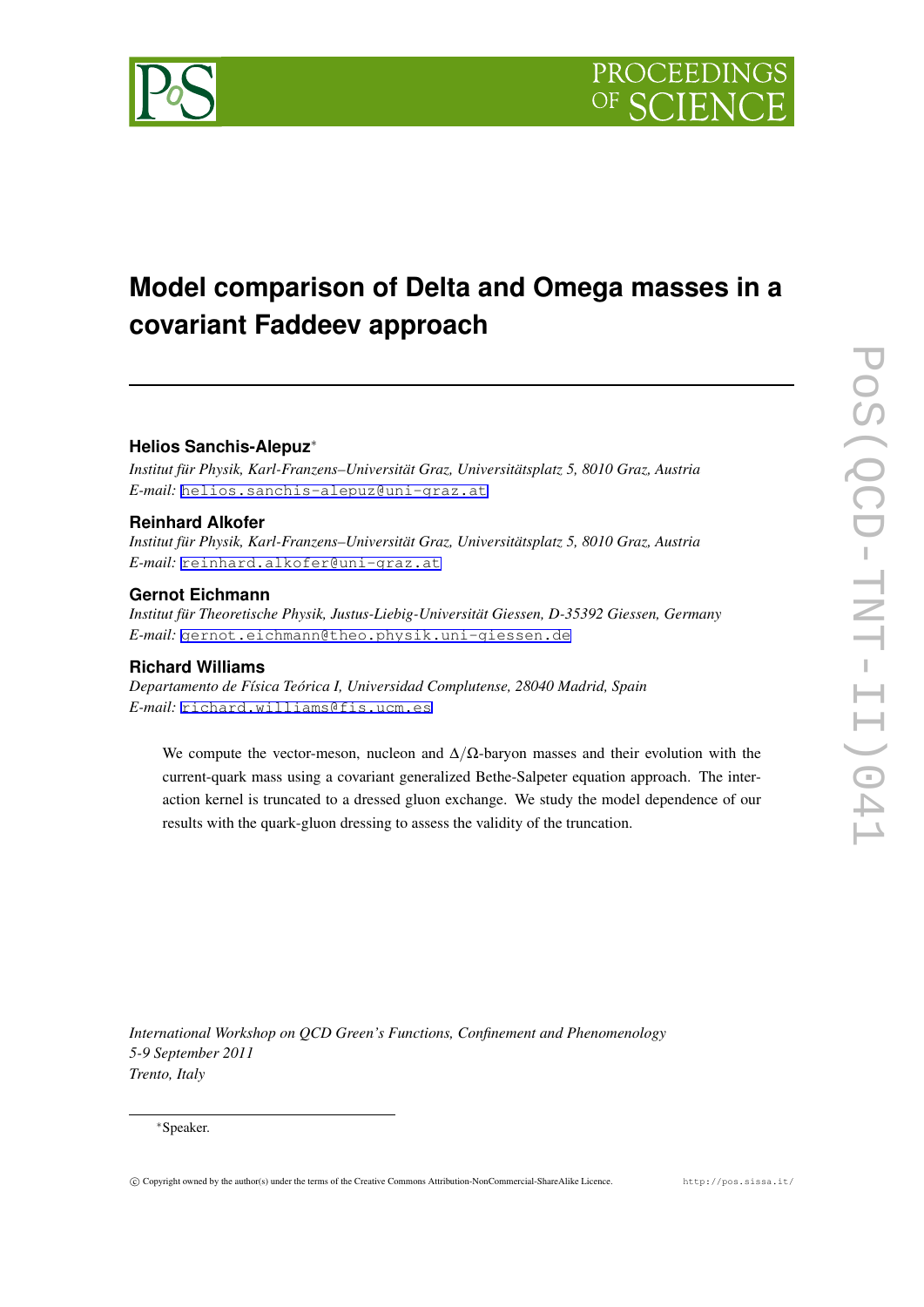#### 1. Introduction

The covariant approach to bound-state calculations provides a very powerful tool for the study of relativistic two- and three-body bound states. When applied to hadrons, they rely upon the knowledge of QCD Green's functions. The intrinsic sophistication of these equations, however, presents several difficulties in practical applications due to the complexity of taking such calculations beyond the simplest truncation known as Rainbow-Ladder (RL).

It is only in recent years that a unified approach has been reached for the study of mesons and baryons, with quark-diquark calculations  $[1 - 5]$  $[1 - 5]$  $[1 - 5]$  $[1 - 5]$  surpassed by their more intricate three-body description [\[6](#page-7-0) – [8](#page-7-0)]. At the same time however, significant technical progress has been made in the covariant treatment of mesons beyond the RL truncation  $[9 - 11]$  $[9 - 11]$  $[9 - 11]$ . In the case of baryons, these calculations are, due to technical difficulties, so far restricted to particles composed of quarks of the same mass. Therefore it is not feasible for the moment to calculate the plethora of baryon masses, as is done in other approaches such as constituent quark models (see, e.g. [[12\]](#page-7-0) and references therein). Nevertheless, one of the main goals of the approach must be to identify the relevance of the different quantum-field-theoretical interaction terms in bound-state phenomena, and in this respect it represents an excellent tool that is complementary to lattice QCD.

So far, the calculation requires to model the quark-gluon interaction via an effective interaction. However, it is interesting to note that studies within RL have been dominated by just one effective interaction, known as the Maris-Tandy model [[13,](#page-7-0) [14\]](#page-7-0). On the one hand, this dominance is well-earned since this ansatz performs very well indeed. On the other hand, with the swift improvement in our knowledge of QCD Green's functions from both lattice and functional approaches, it is possible to define different effective interactions which, presumably, capture more faithfully some of QCD's features. Note that this is not to say that they will perform better *phenomenologically*. Therefore, before the daunting challenge of bringing covariant baryon studies beyond RL (such as the inclusion of pion-cloud effects and three-body forces) or drawing conclusions about the role of these different contributions, one should thoroughly investigate the model-independent features within a given truncation scheme.

#### 2. Framework

#### 2.1 Bound-state equations

The covariant description of bound-state equations begins with Dyson's equation for the connected and amputated *n*-quark scattering matrix *T*:

$$
T = K + KG_0 T , \qquad (2.1)
$$

where  $G_0$  is the disconnected *n*-quark dressed propagator and K is the *n*-body kernel that details the interaction between the quarks that constitute the bound state.

It is this interaction kernel *K* that proves to be challenging. For mesons we must respect chiral symmetry in order to realise the pion as a (pseudo)-Goldstone boson. This gives a precise relationship between the truncation of the quark-propagator Dyson-Schwinger equation (DSE) and the truncation of the 2-body kernel here. The simplest example of a symmetry-preserving kernel is that of Rainbow-Ladder (RL), though more sophisticated kernels have been studied  $[9 - 11]$  $[9 - 11]$  $[9 - 11]$ .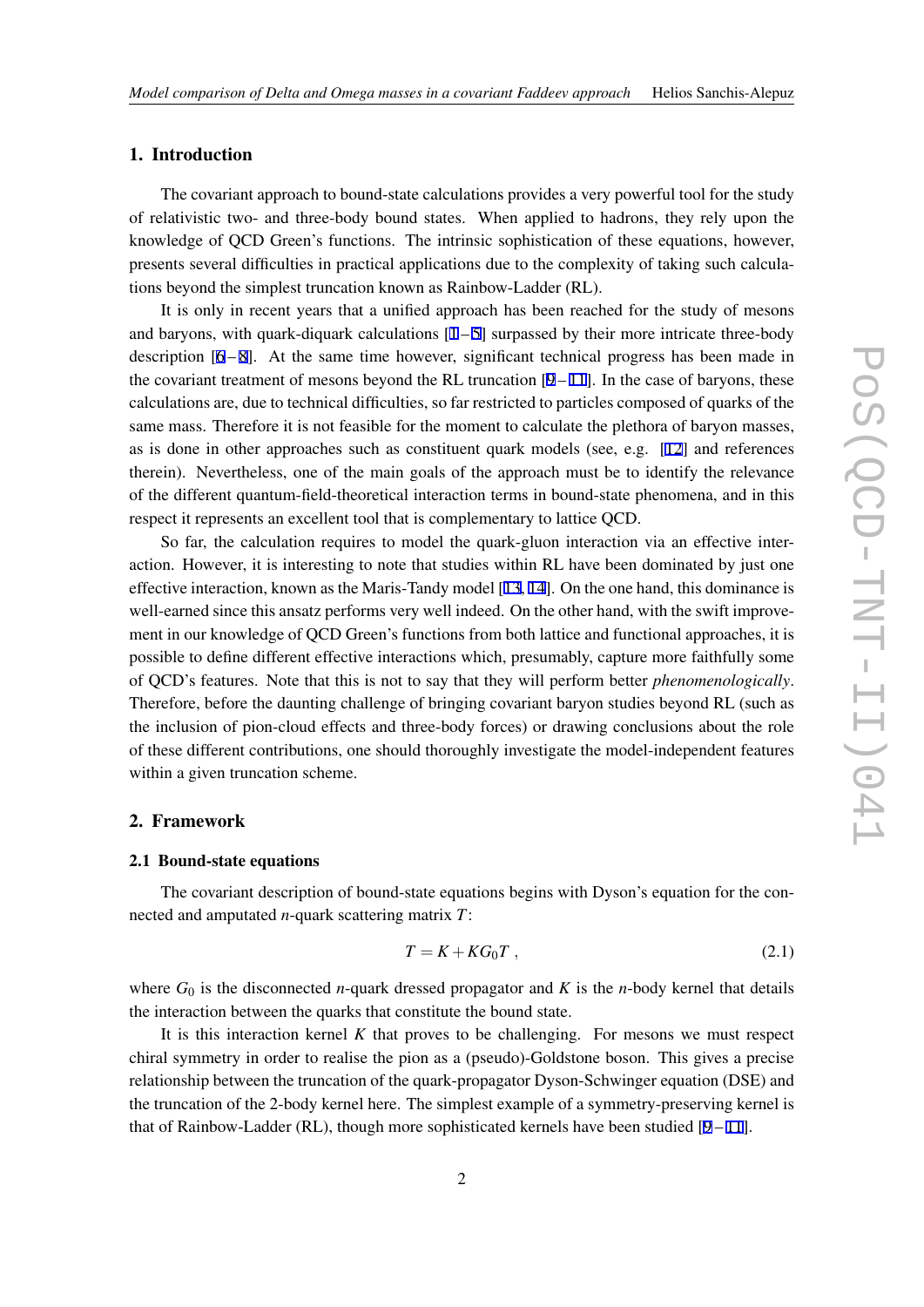#### 2.2 Quark propagator and DSE

The first ingredient for covariant bound-state studies is the dressed quark propagator,

$$
S^{-1}(p) = A(p^2) (ip' + M(p^2)),
$$
\n(2.2)

where  $1/A(p^2)$  is the quark wave-function renormalisation and  $M(p^2)$  is the quark mass function. These scalar dressing functions are obtained as solutions to the quark DSE,

$$
S^{-1}(p) = Z_2 S_0^{-1} + g^2 Z_{1f} \int \frac{d^4k}{(2\pi)^4} \gamma^{\mu} S(k) \Gamma^{\nu}(k, p) D_{\mu\nu}(q) , \qquad (2.3)
$$

where  $q = k - p$  is the momentum of the exchanged gluon. Here  $S_0^{-1}(p)$  represents the bare inverse quark propagator, obtained from Eq. (2.2) by setting  $A(p^2) = 1$  and  $M(p^2) = m_0$ . This bare mass is related to the renormalised one via  $Z_2m_0 = Z_2Z_mm_q$ , with  $Z_2$  and  $Z_m$  the wave-function and quarkmass renormalisation constants, and  $Z_{1f}$  that of the quark-gluon vertex. The cardinal input in the quark propagator DSE (2.3) are the gluon propagator  $D_{\mu\nu}(q)$  and the quark-gluon vertex  $\Gamma^{\nu}(k,p).$ 

#### 2.3 Rainbow-Ladder

The quark-gluon interaction that appears in DSE for the quark reads:

$$
Z_{1f} \frac{g^2}{4\pi} D_{\mu\nu}(q) \Gamma_{\nu}(k, p). \tag{2.4}
$$

In Landau gauge,  $D_{\mu\nu}$  is just the transverse projector  $T_{\mu\nu}(q) = \delta_{\mu\nu} - q_{\mu}q_{\nu}/q^2$  multiplied by the scalar gluon dressing function  $Z(q^2)/q^2$ . The quark-gluon vertex  $\Gamma_v(k,p)$  is decomposed as twelve Dirac covariants, of which the minimal set in Landau gauge numbers eight. The full vertex can be written as the sum of its bare tree-level part plus a self-energy correction:  $\Gamma_v(k, p) = Z_{1f} \gamma_v + \Lambda_v$ .

The RL truncation requires that we replace the complicated structure of the quark-gluon vertex with the  $\gamma_{\mu}$  projection of the non-perturbative corrections. Hence Eq. (2.4) becomes

$$
Z_{1f} \frac{g^2}{4\pi} T_{\mu\nu}(q) \frac{Z(q^2)}{q^2} \left( Z_{1f} + \Lambda(q^2) \right) \gamma_{\nu} , \qquad (2.5)
$$

where now  $\Lambda(q^2)$  is the non-perturbative dressing of the  $\gamma_v$  part of the quark-gluon vertex, restricted to depend only on the exchanged gluon momentum. The remaining structures are as before. If one wishes to draw a distinction between the gluon dressing  $Z(q^2)$  and the quark-gluon dressings, it can be useful to define the function  $\Gamma_{YM}(q^2) \equiv Z_{1f} + \Lambda(q^2)$ . This distinction is very important because the gluon propagator is by now well-known from both Lattice studies and other functional approaches. However, if one wishes to take a purely phenomenological approach one can instead combine all scalar dressings into one effective running coupling,  $\alpha_{eff}(q^2)$ :

$$
Z_{1f} \frac{g^2}{4\pi} D_{\mu\nu}(q) \Gamma_{\nu}(k, p) = Z_2^2 T_{\mu\nu}(q) \frac{\alpha_{eff}(q^2)}{q^2} \gamma_{\nu}.
$$
 (2.6)

In all cases, the Dirac structure remains the same, and  $Z_2^2$  follows from the Slavnov-Taylor identities to maintain multiplicative renormalisability. When it comes to discussing the possible impact of effects beyond RL, it is convenient to think in terms of the separate dressing functions *Z* and Λ.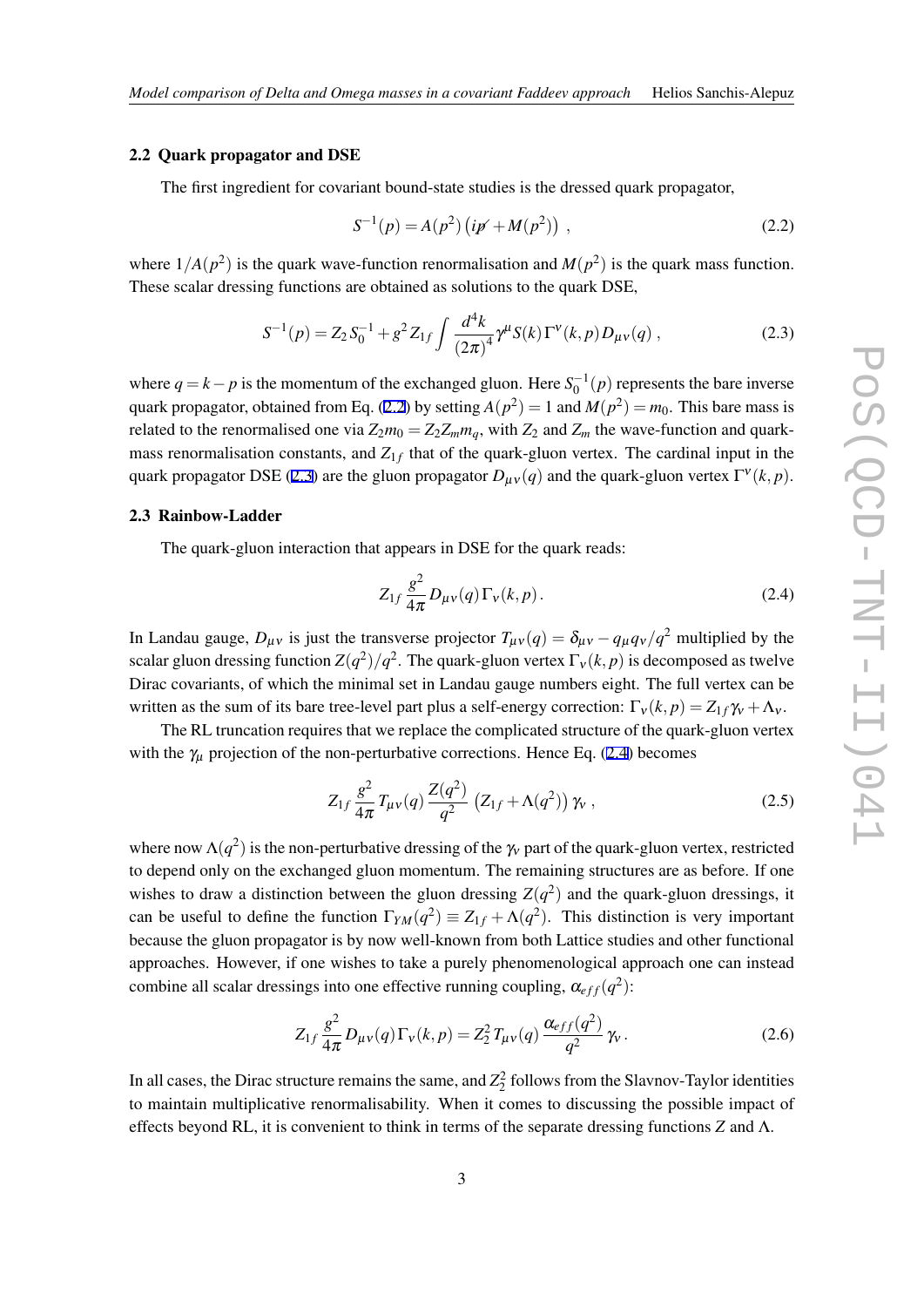The symmetry-preserving two-body kernel corresponding to this yields the 'ladder' part of RL. For simplicity we quote this in terms of  $\alpha_{eff}$ ,

$$
K^{\text{2-body}} = 4\pi Z_2^2 \frac{\alpha_{eff}(q^2)}{q^2} T_{\mu\nu}(q) \gamma^{\mu} \otimes \gamma^{\nu} . \tag{2.7}
$$

For the baryon, the three-body kernel  $K^{3-body}$  is decomposed into a three-quark irreducible contribution  $K_{\text{irr}}^{3\text{-body}}$  and the sum of permuted two-body kernels  $K_{(a)}^{2\text{-body}}$  $(a)$ , with the subscript *a* indicating the spectator quark:

$$
K^{\text{3-body}} = K_{\text{irr}}^{\text{3-body}} + \sum_{a=1}^{3} S_{(a)}^{-1} \otimes K_{(a)}^{\text{2-body}} \,. \tag{2.8}
$$

Note that for mesons the two-body kernel describes quark-antiquark correlations, whilst in the baryon it pertains to quark-quark correlations. Motivated by the success of quark-diquark calculations, we ignore  $K_{\text{irr}}^{3\text{-body}}$ .

### 2.4 Model interaction

When one constructs a model interaction our first constraint is that of perturbation theory. This only fixes the large momentum behaviour, leaving the IR behaviour unspecified. This is typically chosen such that Dynamical Chiral Symmetry Breaking (DCSB) is realised. The chiral condensate, or equivalently the pion decay constant, determines the strength of chiral-symmetry breaking. These are fixed to their phenomenological/experimental values, respectively. With a symmetry preserving truncation protecting the chiral behaviour, such chiral properties are guaranteed and the characteristic  $m_{\pi} \propto m_q^{1/2}$  behaviour is seen for 'small'  $m_q$ .

The vector meson mass is similarly determined, to a large degree, by the strength of breaking of chiral symmetry, albeit linearly with respect to the quark mass. That the interaction thus far constructed also works well here is not surprising, since the vector mesons are 1*S* states and similarly insensitive to *L*.*S* couplings present in the  $\gamma^{\mu} \otimes \gamma^{\mu}$  interaction, that in RL are too attractive. Of course, meson bound-states with different quantum numbers are not so easily described. This is particularly true for the ground-state axial vectors which are significantly overbound here.

In the present work we employ two model interactions. In the Maris-Tandy (MT) model [\[13](#page-7-0), [14](#page-7-0)] the effective running coupling is given by

$$
\alpha_{eff}(q^2) = \pi \eta^7 x^2 e^{-\eta^2 x} + \frac{2\pi \gamma_m (1 - e^{-y})}{\log [e^2 - 1 + (1 + z)^2]}, \quad \begin{array}{l} x = q^2 / \Lambda^2, \\ y = q^2 / \Lambda^2, \\ z = q^2 / \Lambda^2_{QCD}, \end{array} (2.9)
$$

and features a Gaussian distribution in the infrared that provides dynamical chiral symmetry breaking. It is characterized by an energy scale  $\Lambda = 0.74$  GeV, fixed to give the pion decay constant, and a dimensionless parameter  $\eta$ . Many ground-state hadron observables have been found to be almost insensitive to the value of  $\eta$  around  $\eta = 1.8$ . The second part reproduces the one-loop running coupling at large, perturbative, momenta. It includes the anomalous dimension  $\gamma_m = 12/(11N_C - 2N_f)$ of the quark propagator, and we use  $\gamma_m = 12/25$ ,  $\Lambda_{QCD} = 0.234$  GeV and  $\Lambda_t = 1$  GeV. Note that we also employ a Pauli-Villars like regulator with a mass scale of 200 GeV. The quark masses at  $\mu = 19$  GeV are 3.7, 85.2, 869 and 3750 MeV for the  $u/d$ , *s*, *c*, and *b* quarks, respectively.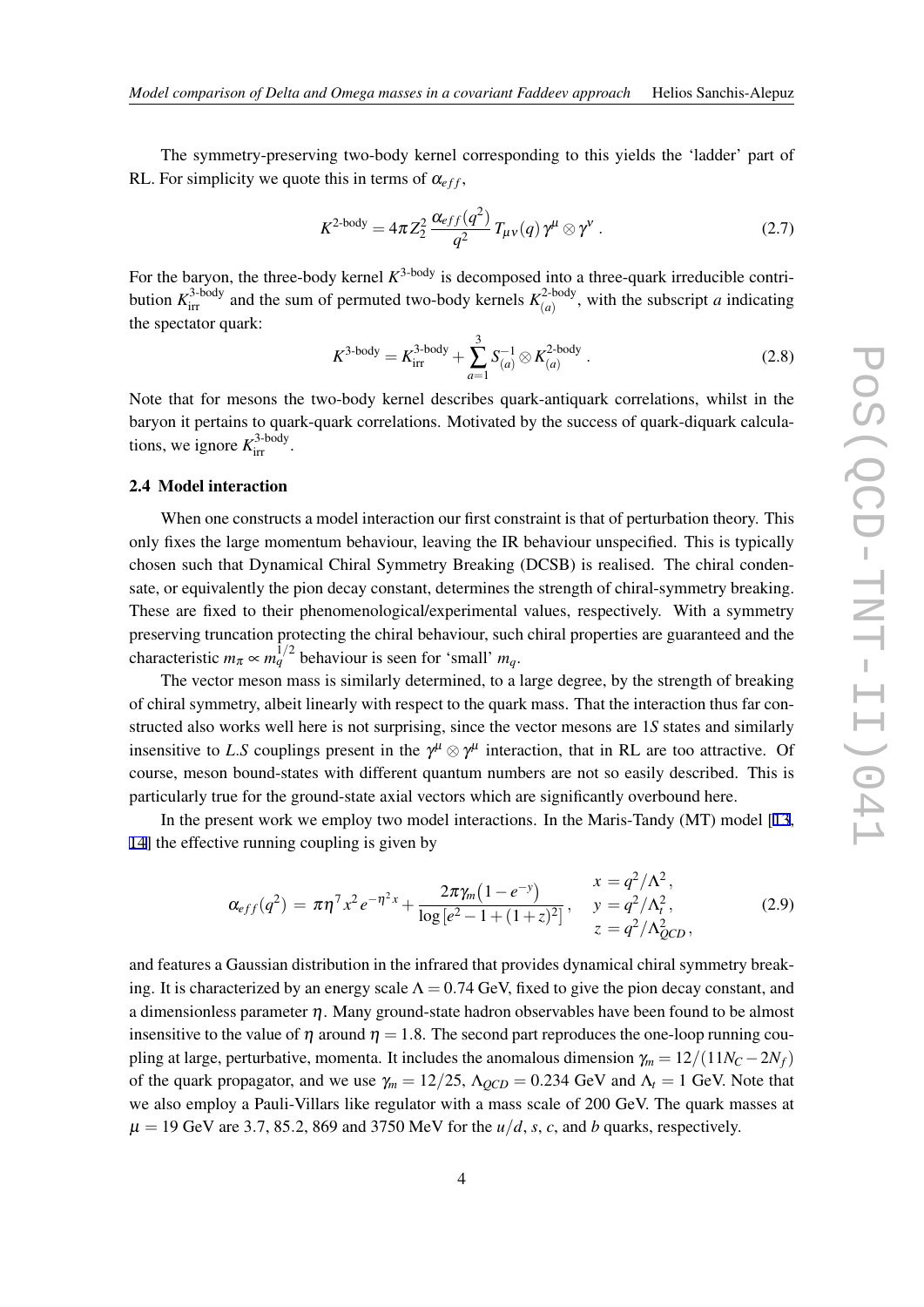The Alkofer-Fischer-Williams (AFW) model [[15\]](#page-7-0), on the other hand, is motivated by the desire to account for the  $U_A(1)$ -anomaly by the Kogut-Susskind mechanism. The effective coupling is constructed as the product of the gluon dressing [\[16](#page-7-0)] and a model for the non-perturbative behaviour of the quark-gluon vertex [[17](#page-7-0)],

$$
\alpha_{eff}(q^2) = \mathscr{C}\left(\frac{x}{1+x}\right)^{2\kappa} \left(\frac{y}{1+y}\right)^{-\kappa-1/2} \left(\frac{\alpha_0 + a_{UV}x}{1+x}\right)^{-\gamma_0} \left(\lambda + \frac{a_{UV}x}{1+x}\right)^{-2\delta_0}.
$$
 (2.10)

The four terms in parentheses are: the IR scaling of the gluon propagator; IR scaling of the quarkgluon vertex; logarithmic running of the gluon propagator; and the logarithmic running of the quark-gluon vertex. Additionally, the last two are constructed to interpolate between the IR and UV behaviour. The remaining terms are defined as follows:

$$
\lambda = \frac{\lambda_S}{1+y} + \frac{\lambda_B y}{1+(y-1)^2}, \quad a_{UV} = \pi \gamma_m \left(\frac{1}{\ln z} - \frac{1}{z-1}\right), \quad \frac{x = q^2/\Lambda_{YM}^2}{y = q^2/\Lambda_{IR}^2},
$$
(2.11)

and  $\alpha_0 = 8.915/N_C$ . Here,  $\Lambda_{YM} = 0.71$  GeV is the dynamically generated Yang-Mills scale, while  $\Lambda_{UV}$  = 0.5 GeV corresponds to the one-loop perturbative running. The IR scaling exponent is  $\kappa = 0.595353$ , and the one-loop anomalous dimensions are related via  $1 + \gamma_0 = -2\delta_0 = \frac{3}{8}$  $\frac{3}{8}$   $N_C$  γ<sub>m</sub>, with  $\gamma_m = 12/(11N_C - 2N_f)$ . We choose  $N_f = 5$  active quark flavours at the renormalisation point  $\mu = 19$  GeV. The constant  $\mathcal{C} = 0.968$  is chosen such that  $\alpha_{eff}$  runs appropriately in the UV. Finally,  $\Lambda_{IR}$  = 0.42 GeV,  $\lambda_s$  = 6.25, and  $\lambda_B$  = 21.83 determine the IR properties of the quark-gluon vertex and are fitted such that the properties of  $\pi$ , *K* and  $\rho$  mesons are well reproduced. The quark masses at  $\mu = 19$  GeV are 2.76, 55.3, 688 and 3410 MeV for the  $u/d$ , *s*, *c*, and *b* quarks, respectively.

#### 3. Results and discussion

Using the techniques described in [\[7,](#page-7-0) [8\]](#page-7-0), we calculated the vector-meson, nucleon, and delta<sup>1</sup> masses up to the bottom region using the AFW and MT effective interactions. The results are collected in Table [1,](#page-5-0) and their evolution with the pseudoscalar mass (or, equivalently, with the current-quark mass) is shown in Fig. [1](#page-5-0).

Studying different interactions allows to quantify the model dependence within the rainbowladder truncation. We find that the two interaction models yield similar overall trends in the results. There is little deviation in the resulting hadron masses in the light-quark region, whereas the MT results tend to underestimate the AFW values for heavier quark masses. In all cases, the agreement with experimental and lattice data is  $\leq 10\%$  and comparable to the frequently studied model dependence in the MT interaction that is induced by the parameter  $\eta$ .

We note that both AFW and MT interactions, which were designed in a different spirit, show a qualitatively similar behavior in the mid-momentum range around *|q| ∼* 0*.*5*...*1 GeV which is the relevant domain for dynamical chiral symmetry breaking. It is this region that provides the overall strength to ground-state hadron properties, whereas their features are less sensitive to the deep-infrared region. The same observation has also been made in recent studies exploring the impact of different model interactions in the light-meson sector [[21,](#page-7-0) [22](#page-7-0)].

<sup>&</sup>lt;sup>1</sup>Assuming isospin symmetry,  $\Delta$  and  $\Omega$  baryons have the same structure, changing only the current-quark mass.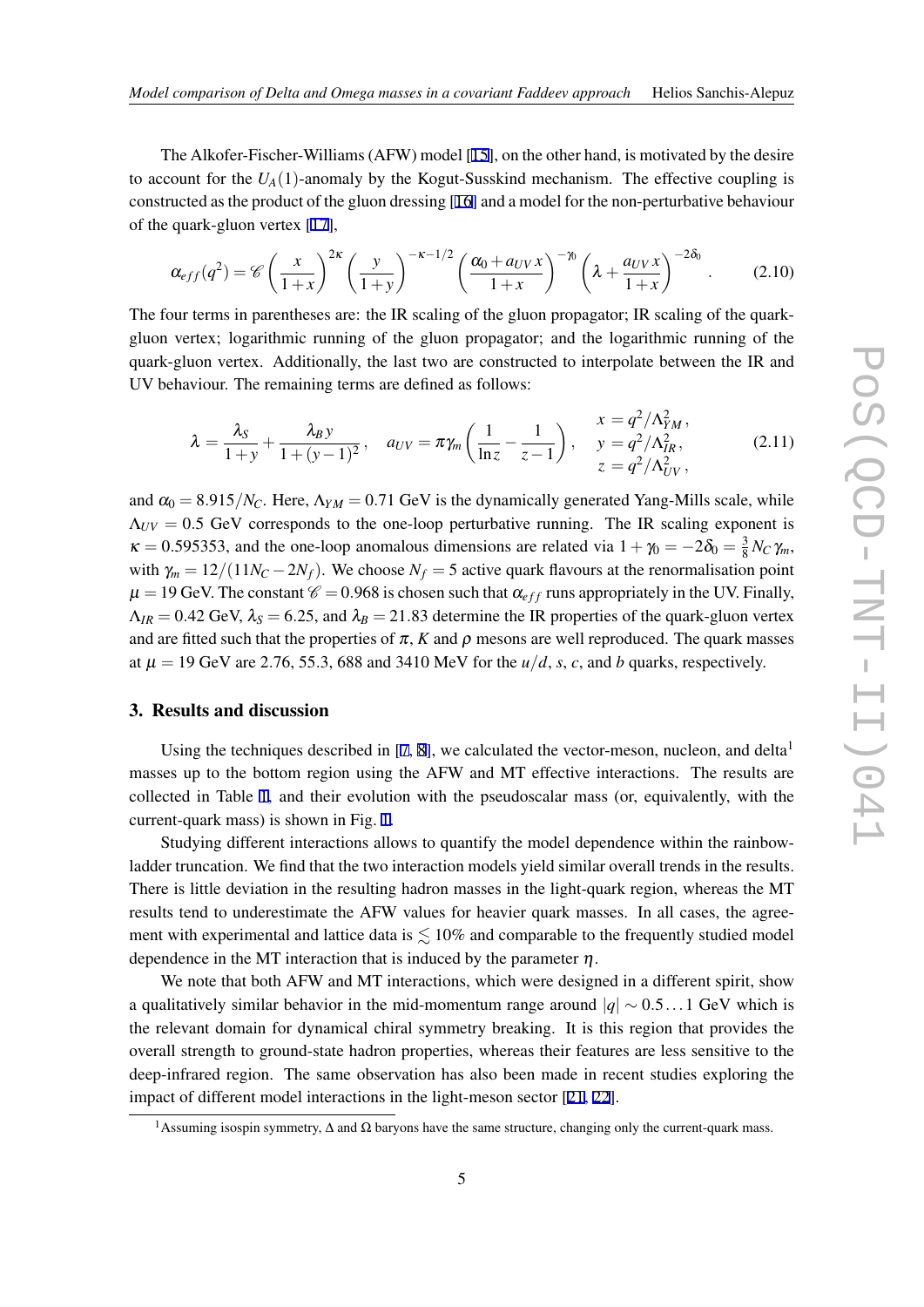<span id="page-5-0"></span>

| $J^{PC}=0$                 | MT                 | <b>AFW</b>         | exp.  |
|----------------------------|--------------------|--------------------|-------|
| $n\bar{n}(\pi)$            | $0.140\dagger$     | $0.139\dagger$     | 0.138 |
| $n\bar{s}$ $(K)$           | 0.496 <sup>+</sup> | $0.497\dagger$     | 0.496 |
| $S\overline{S}$            | 0.697              | 0.686              |       |
| $c\bar{c}$ $(\eta_c)$      | 2.979 <sup>+</sup> | 2.980+             | 2.980 |
| bb $(\eta_b)$              | 9.388 <sup>+</sup> | 9.390 <sup>+</sup> | 9.391 |
| $J^{PC} = 1^{--}$          | MT                 | <b>AFW</b>         | exp.  |
| $n\bar{n}$ ( $\rho$ )      | 0.743              | 0.710              | 0.775 |
| $n\bar{s}$ $(K^{\star})$   | 0.942              | 0.961              | 0.892 |
| $s\bar{s}$ $(\phi)$        | 1.075              | 1.114              | 1.020 |
| $c\overline{c}$ $(J/\psi)$ | 3.163              | 3.302              | 3.097 |
| bb $(Y)$                   | 9.466              | 9.621              | 9.460 |

|                | MТ   | <b>AFW</b> | exp.    |            |
|----------------|------|------------|---------|------------|
| N              | 0.94 | 0.97       | 0.94    |            |
| Δ              | 1.26 | 1.22       | 1.23    |            |
| Ω              | 1.72 | 1.80       | 1.67    |            |
|                | MТ   | AFW        | lattice | <b>LPW</b> |
| $\Omega_{ccc}$ | 4.4  | 4.9        | 4.7     | 4.9(0.25)  |
| $\Omega_{bbb}$ | 13.7 | 13.8       | 14.4    | 14.5(0.25) |

Table 1: Computed meson and baryon masses (GeV) for both MT and AFW interactions, compared to experiment. Quantities fitted to their experimental values are indicated by a †. Since the heavy-Omega baryons have not been observed yet, we compare to lattice calculations [[18](#page-7-0), [19](#page-7-0)] and a recent study from pNRQCD [[20\]](#page-7-0).



Figure 1: *Left panel:* evolution of  $M(0)$  as well as  $\rho$ , *N* and  $\Delta$  masses with the squared pion mass for MT and AFW models. Results are compared to lattice data; see [\[7,](#page-7-0) [8](#page-7-0)] for references. *Right panel:* vector-meson and triply-heavy omega masses for the two interaction models MT and AFW.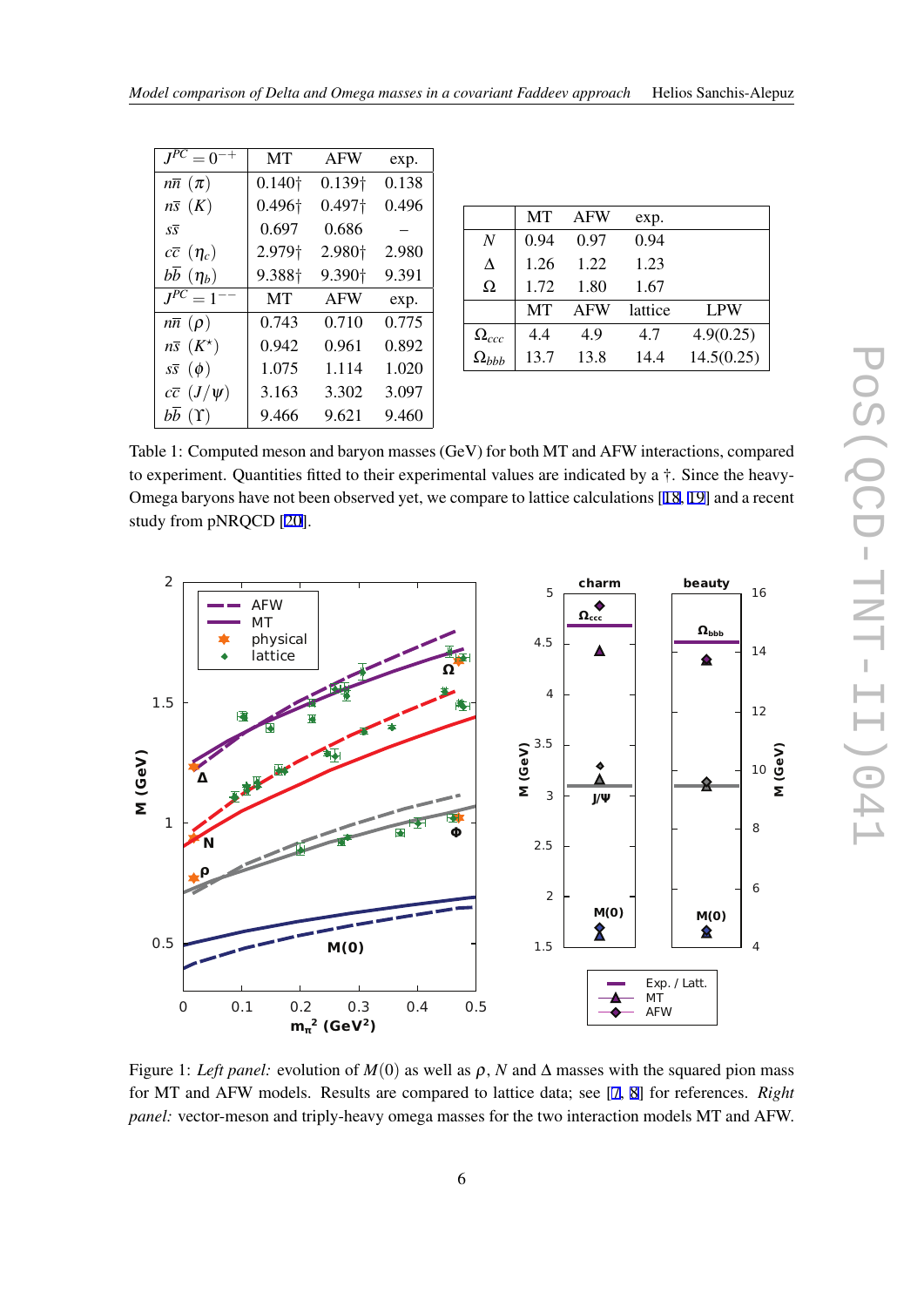On the other hand, the impact of DCSB is reduced in the heavy-quark domain where hadron properties become increasingly sensitive to the heavy quark mass. We have included the value of the quark mass function  $M(p^2 = 0)$  in both panels of Fig. [1](#page-5-0). Since in the heavy-quark limit the variation of  $M(p^2)$  at low momentum is small, its value is indicative of the heavy-quark constituent mass. Indeed we find that the spread between the AFW and MT results in the vector-meson and delta channels in the charm and bottom regions follows the same pattern as that of *M*(0), indicating that their properties are dominated by the features of the quark DSE rather than the details of the effective interaction and the structure of the *qq* kernel that enters the bound-state equations.

In that respect it is interesting to speculate about possible effects beyond the RL truncation. Such contributions refer to corrections in the quark-gluon vertex as well as additional structures beyond the vector-vector interaction. Amongst others, they may consist of attractive pion-cloud corrections in the chiral regime, or repulsive corrections from self-interactions of the gluon. They have a two-fold effect: firstly, they allow for non vector-vector interactions and a more general momentum dependence; and secondly, they introduce a quark-mass dependence in the interaction due to the internal quark propagators that are coupled there. This last point is certainly of relevance when trying to describe such a wide range of mass scales provided by the  $u/d$  to *b* quarks.

In rainbow-ladder, vertex corrections beyond  $\gamma<sub>v</sub>$  are included in the modelling; otherwise Dynamical Chiral Symmetry Breaking would be absent. Since this is done for the light-meson sector, it implies also that only light quark-dynamics are included. As a result, to determine how much room there is for beyond-RL effects, one must consider removing those vertex corrections that are implicitly included. Likely, this can only be achieved for the heavy-quark sector where one expects vertex corrections to be suppressed. This will be considered in a future work.

#### 4. Summary and conclusions

We have studied the quark-mass dependence of several meson and baryon masses in the RL truncated Dyson-Schwinger approach. We investigated a broad range of current-quark masses from the light-quark domain up to the bottom region. To identify model-independent features, we employed two different effective interactions for the quark-(anti)quark kernel. We find that both models yield comparable results that agree with experimental and lattice data within  $\leq 10\%$  throughout the quark-mass range, thereby demarcating the model sensitivity within a RL truncation.

The impact of beyond-RL corrections, on the other hand, is easier to access in form-factor studies where they are needed for a correct description in the chiral and low-momentum region. In that respect it is desirable to perform a model comparison of nucleon and delta electromagnetic form factors in the covariant three-body framework. Work in this direction is in progress.

#### Acknowledgments

We thank Christian Fischer, Felipe Llanes-Estrada and Selym Villalba-Chavez for helpful discussions. This work was supported by the Austrian Science Fund FWF under Projects No. P20592- N16, Erwin-Schrödinger-Stipendium J3039, and the Doctoral Program W1203; Ministerio de Educación No. SB2010-0012; as well as in part by the European Union (HadronPhysics2 project "Study of strongly-interacting matter").